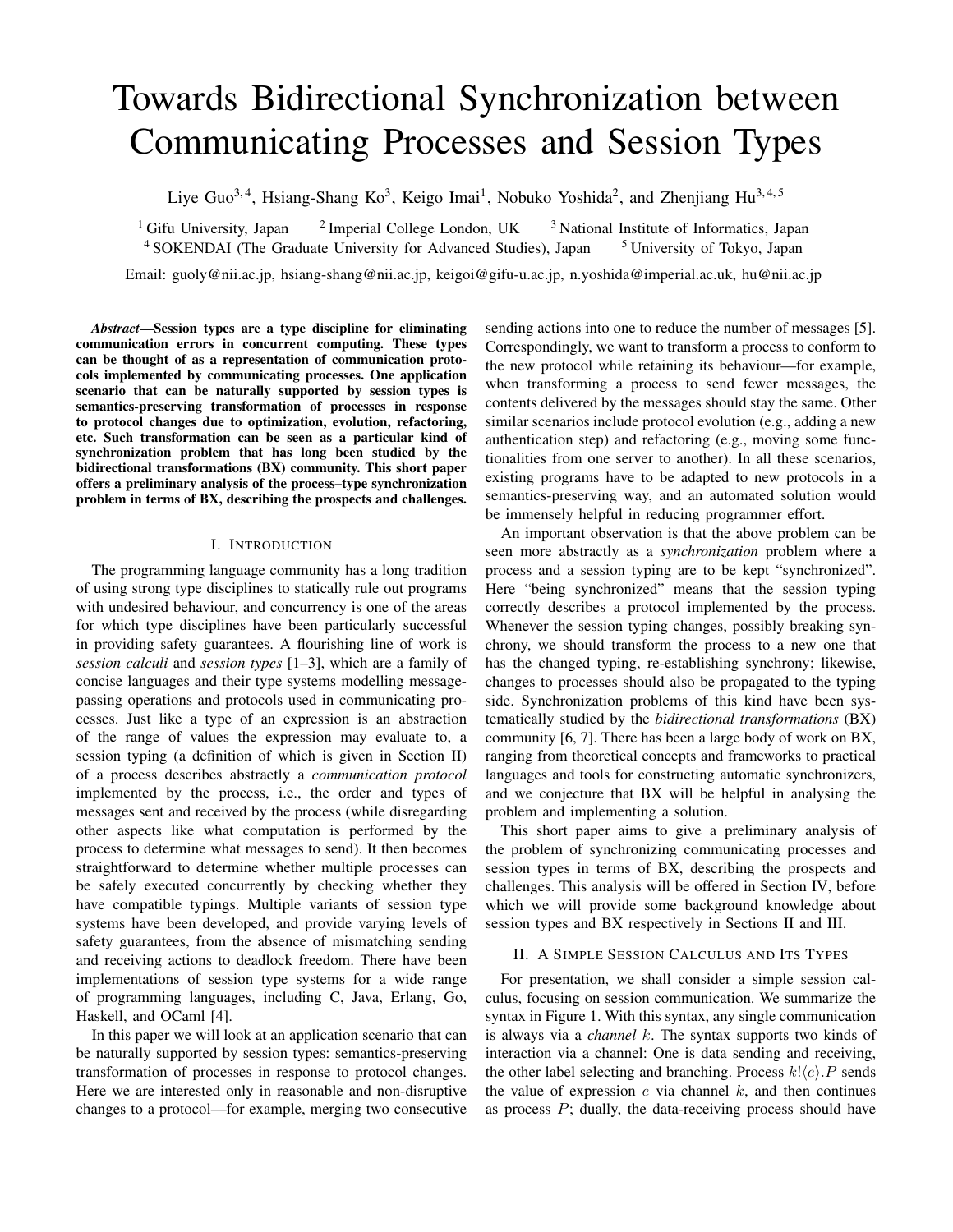| $P$ | :=                                          | $k! \langle e_1, \ldots, e_n \rangle$ . $P$ | data sending |
|-----|---------------------------------------------|---------------------------------------------|--------------|
| $ $ | $k^2(x_1, \ldots, x_n)$ . $P$               | data receiving                              |              |
| $ $ | $k \cdot l$ . $P$                           | label selecting                             |              |
| $ $ | $k \cdot l_1 : P_1   \cdots   l_n : P_n \}$ | label branching                             |              |
| $ $ | $i$                                         | to the                                      |              |
| $ $ | $i$                                         | to the                                      |              |
| $e$ | $\therefore$                                | $x$                                         | variable     |
| $ $ | $n$                                         | number                                      |              |
| $ $ | $e_1$ $op \, e_2$                           | binary operation                            |              |

<span id="page-1-0"></span>Figure 1. Communicating processes

form  $k?(x).P$ , which receives a value via channel k and binds it to variable  $x$ , and then continues as process  $P$ , in which x may occur free. Process  $k \triangleleft l.P$  sends *label* l via channel  $k$ , and then continues as process  $P$ ; dually, process  $k \triangleright \{l_1 : P_1 \parallel \cdots \parallel l_n : P_n \}$  receives a label  $l_i$  among  $l_1, \ldots, l_n$  via channel k, and then continues as process  $P_i$ . All communications are synchronous. Besides, we include the standard conditional construct if-then-else and let inact denote the lack of action.

As a concrete example, we can define the following process, the *addition/negation server:*

$$
k?(x).k \blacktriangleright \{\text{add}: k?(y).k! \langle x + y \rangle.\text{inact} \}
$$

$$
\parallel \text{neg}: k! \langle 0 - x \rangle.\text{inact} \}
$$

This process first receives via channel  $k$  a number  $x$  and one of the labels add and neg, then continues according to the label received: If the label is add, the server still needs another addend to finish the addition, so it will receive another number y and then send the sum of x and y back; on the other hand, nothing else is required to find the negation of  $x$ , so the server will simply send the negated value back if the label received is neg. We can also define two clients communicating with the addition/negation server:  $k! \langle 42 \rangle \cdot k \triangleleft \{ add \cdot k! \langle 43 \rangle \cdot k? \langle z \rangle \}$ . inact asks for the sum of 42 and 43, and  $k! \langle 42 \rangle \cdot k \triangleleft n$  neg. $k? \langle z \rangle$ . inact the negation of 42.

Session types can ensure type-error and communicationerror freedom for session calculi. For our session calculus, we introduce the session types as shown in [Figure 2.](#page-1-1) The intuition here is that a session type reflects the process's behaviour in a concise fashion. We formalize this idea with the typing rules in [Figure 3.](#page-1-2) In the type system, Γ is an *environment* that keeps track of the types of variables, and  $\Delta$  a *session typing*, which keeps track of the session types of channels. (That is, session types are types of channels, and session typings are types of processes.) And  $\cdot$  is used to extend both environments and session typings. There are two kinds of judgement:  $\Gamma \vdash e : S$ is a judgement one would expect in a programming language's type system, and  $\Gamma \vdash P \triangleright \Delta$  is read as "under environment" Γ, channels to which process P refers are typed by  $\Delta$ ". Each typing rule in [Figure 3](#page-1-2) is read as "if all the judgements above the line hold, then the judgement below also holds".

| $T$                                                                                                                                                                                                | ::=     | $[S_1, \ldots, S_n]$ ; $T$ | data sending |
|----------------------------------------------------------------------------------------------------------------------------------------------------------------------------------------------------|---------|----------------------------|--------------|
| $\begin{array}{rcl}\n & ?[S_1, \ldots, S_n]; T \\ & \oplus \{l_1 : T_1, \ldots, l_n : T_n\} \\ & \& \{l_1 : T_1, \ldots, l_n : T_n\} \\ & \text{label branching} \\ & \text{end}\n \end{array}$ \n |         |                            |              |
| $S$                                                                                                                                                                                                | ::=     | num                        | number       |
| $ $ bool                                                                                                                                                                                           | boolean |                            |              |

#### <span id="page-1-1"></span>Figure 2. Session types

$$
\frac{\Gamma \vdash e_i : S_i (i = 1, ..., n) \qquad \Gamma \vdash P \triangleright \Delta \cdot k : T}{\Gamma \vdash k! \langle e_1, ..., e_n \rangle \cdot P \triangleright \Delta \cdot k : [[S_1, ..., S_n]; T \qquad \text{SEND}
$$
\n
$$
\frac{\Gamma \cdot x_1 : S_1 \cdots x_n : S_n \vdash P \triangleright \Delta \cdot k : T}{\Gamma \vdash k? \langle x_1, ..., x_n \rangle \cdot P \triangleright \Delta \cdot k : ?[S_1, ..., S_n]; T} \text{RCV}
$$
\n
$$
\frac{\Gamma \vdash P \triangleright \Delta \cdot k : T_i}{\Gamma \vdash k \blacktriangle l_i \cdot P \triangleright \Delta \cdot k : \bigcirc \{ l_1 : T_1, ..., l_n : T_n \} } \text{SEL}
$$
\n
$$
\frac{\Gamma \vdash P_i \triangleright \Delta \cdot k : T_i (i = 1, ..., n)}{\Gamma \vdash k \blacktriangleright \{ l_1 : P_1 \mid \dots \mid l_n : P_n \} } \text{BR}
$$
\n
$$
\triangleright \Delta \cdot k : \& \{ l_1 : T_1, ..., l_n : T_n \}
$$
\n
$$
\frac{\Gamma \vdash e : \text{bool} \qquad \Gamma \vdash P_1 \triangleright \Delta \qquad \Gamma \vdash P_2 \triangleright \Delta}{\Gamma \vdash \text{if } e \text{ then } P_1 \text{ else } P_2 \triangleright \Delta} } \text{IF}
$$
\n
$$
\frac{\Gamma \vdash e : \text{bool} \qquad \Gamma \vdash P_1 \triangleright \Delta}{\Gamma \vdash \text{inact} \triangleright \Delta} \text{INACT}
$$

<span id="page-1-2"></span>

One can see the *duality* of sending–receiving and label selecting–branching actions in the definition of processes, and this duality can be cleanly expressed in session types. Indeed, a pair of processes that can communicate with each other ought to have session typings that are dual to each other. For example,

$$
k: ?[num]; \& \{ add: ?[num]; ![num]; end, \\neg: ![num]; end \}
$$

and

<span id="page-1-3"></span>
$$
k:![num]; \oplus \{ add:![num]; ?[num]; end, neg: ?[num]; end \}
$$
 (1)

are session typings of the addition/negation server and its clients defined above, respectively. The converse is also true, which is guaranteed by the type system. The type system does not, however, guarantee some other important properties (such as deadlock freedom) in concurrent computing.

As a final remark, the session calculus defined in this section together with its session types is simplified, compared to session calculi normally defined in the literature (e.g., Honda et al.'s original paper [\[2\]](#page-4-6)). The session calculus we consider does not, for example, allow creation of new channels. All channels used are presumed to be created beforehand and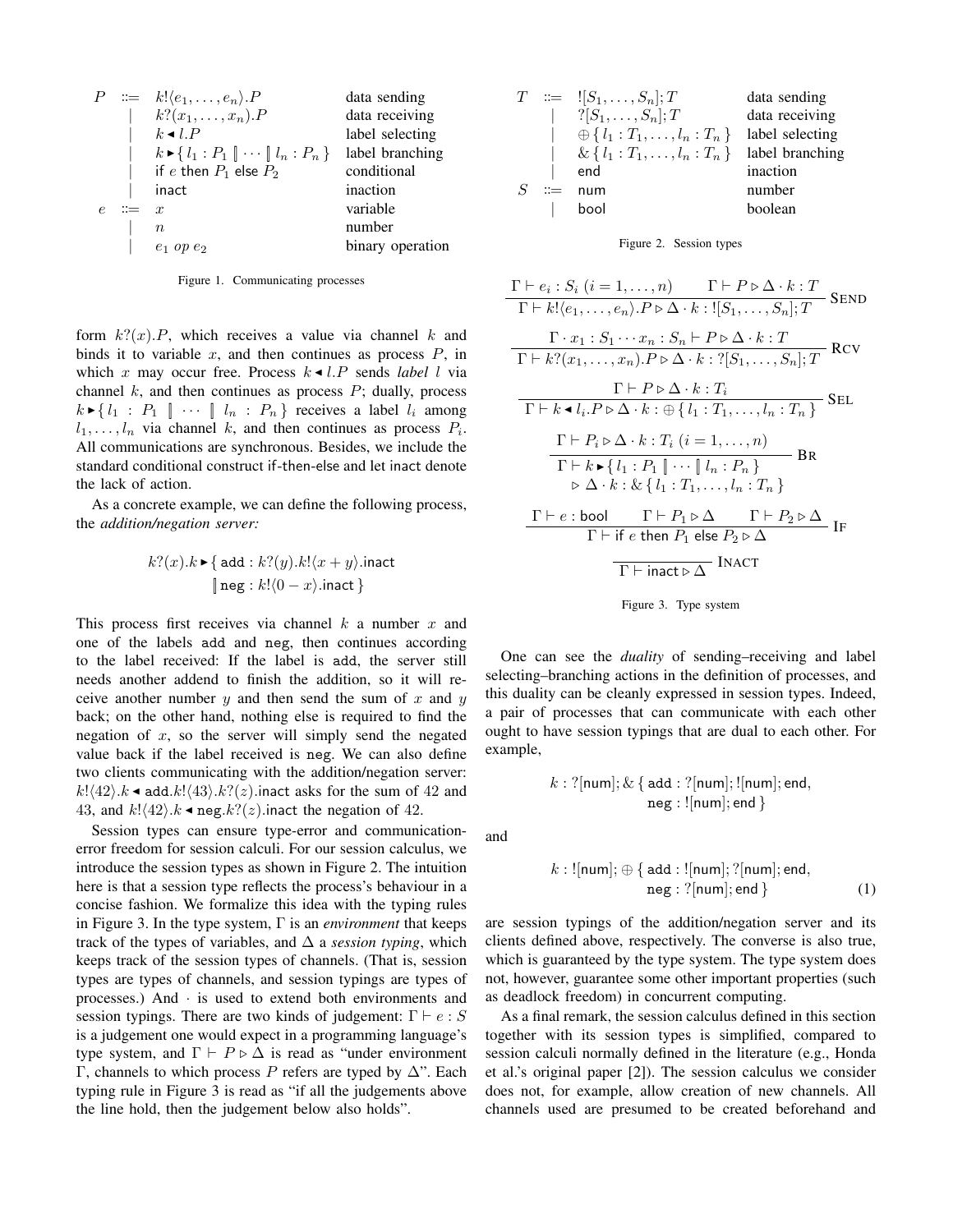universally accessible. Also, our session calculus forbids transferring channels from a process to another. This operation, usually called *delegation* in session calculi, requires a different treatment from data sending and receiving, and are thus omitted to simplify the presentation. Finally, our session calculus lacks constructs supporting recursion, making it impossible to express some more realistic processes such as one that may stay live and communicating with others forever.

## III. BIDIRECTIONAL TRANSFORMATIONS (BX)

<span id="page-2-1"></span>In this paper, we use specifically *asymmetric lenses* as our model of bidirectional transformations. An asymmetric lens consists of two unidirectional transformations: The forward transformation, dubbed *get*, maps a set S to another set V, and the backward transformation, dubbed put, maps  $V \times S$ to S. Elements of S and of V are called *sources* and *views*, respectively. The forward and backward transformations are required to satisfy the two *well-behavedness laws*:

$$
get(put(v, s)) = v
$$
 (Correctness)  

$$
put(get(s), s) = s
$$
 (Hippocratiness)

We can regard asymmetric lenses as solutions to a particular kind of synchronization problem between sources and views. In BX terminology, a (binary) synchronization problem is specified by a *consistency relation* between two pieces of data, and solved by *synchronizers* that, whenever one piece of data changes, update the other to restore the consistency relation [\[8\]](#page-4-7). In the asymmetric setting, when the source changes, we recompute the view with  $get$  to restore consistency; when the corresponding view  $v$  of a source  $s$  has changed to  $v'$ , the change in the view may be propagated back to the source by put, that is, we obtain a new source  $s' = put(v', s)$ . This backward propagation should, of course, restore the source– view consistency, which means that  $get(s') = v'$  should hold and is guaranteed by the correctness law. When the change in the view is nil, that is,  $v' = v$ , there is nothing to be propagated back. In this special case, we expect  $s' = s$ , which is guaranteed by the Hippocraticness law. Asymmetric lenses can be seen as a framework for coping with synchronization problems in which the consistency relation is *functional* [\[9\]](#page-4-8), which means that there cannot be multiple views consistent with a single source. One important property of asymmetric lenses and thus of this problem-solving framework is that there is always at most one forward transformation with which an arbitrary backward transformation can form an asymmetric lens [\[10\]](#page-4-9). In other words, an asymmetric lens is determined solely by put.

If we let sources be processes defined in [Section II](#page-0-0) and views session typings, the forward transformation should naturally infer typings for processes. More importantly, when session typings have been altered, the changes may be propagated back to processes by the backward transformation. Asymmetric lenses as a framework can thus offer a new means to reason about process–type relationships.

# <span id="page-2-0"></span>IV. ANALYSIS OF THE SYNCHRONIZATION PROBLEM

We are ready to discuss the synchronization between communicating processes and session types now. Below let us consider two kinds of protocol change studied by Sivaramakrishnan et al. [\[5\]](#page-4-3) for reducing the number of messages.

- The first transformation is *batching*: Two (or more) consecutive sending actions on the same channel can be combined into a single one that transmits all data at once. This kind of protocol change can be described by changing the type of the channel, for example, from  $\lim_{n \to \infty}$  :  $\lim_{n \to \infty}$  to  $!$ [num, num]; T.
- The second transformation is *choice lifting*: When a sending action is followed by a label selecting action on the same channel, the latter action can be performed first. For example, typing [\(1\)](#page-1-3) can be changed to:

$$
k: \oplus \{ \text{ add} : ![num]; ![num]; ?[num]; \text{end}, \\neg : ![num]; ?[num]; \text{end} \}
$$

Choice lifting by itself does not reduce the number of messages, but may lead to more opportunities for batching. For example, in the add branch above, the originally separated sending actions become adjacent and amenable to batching, and we can further optimize the above typing to:

<span id="page-2-2"></span>
$$
k: \oplus \{ \text{ add} : ![num, num]; ?[num]; \text{end},
$$
  
neg : ![num]; ?[num]; end \n(2)

Sivaramakrishnan et al. approached the problem by analysing the session typing of a process for optimization opportunities, and then compiling the process to run on top of a runtime system, which handles the actual communication with the environment in accordance with the optimized protocol, and relays the messages to the process in accordance with the original protocol. With BX, we pursue a different approach: We will construct a synchronizer to modify the process to follow the optimized protocol directly. This approach can help to avoid the cost and complication of a runtime system, eliminate the need to maintain the old process that follows the original protocol, and offer correctness guarantees (BX wellbehavedness in particular). On the other hand, since this kind of transformation changes the protocol, we have to modify (the code of) all processes involved, which may or may not be possible. For example, after optimizing the client typing to [\(2\)](#page-2-2), we also need to invoke the synchronizer on the server and the dual typing of [\(2\)](#page-2-2)

$$
k: \& \{ add: ?[num, num]; ![num]; end, \newline neg: ?[num]; ![num]; end \}
$$

so that the server and clients can keep working together.

Let us assume that the synchronizer we are going to construct is an asymmetric lens, for which the source set is processes and the view set is session typings. (We will revisit this assumption at the end of this section.) It suffices to consider the put direction of this lens, which takes a (possibly optimized) session typing and a process as input and returns a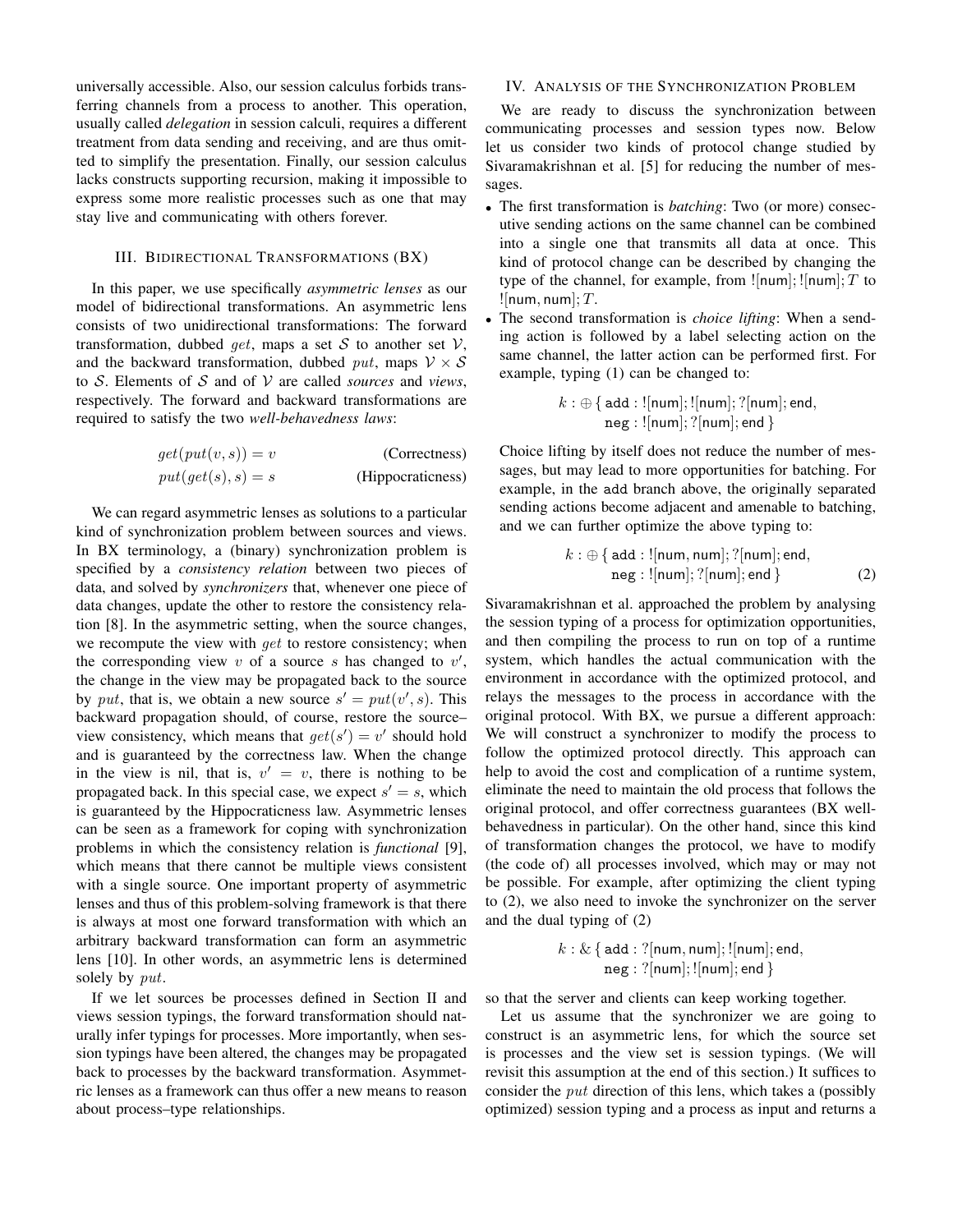transformed process. Sometimes what the put transformation does can be straightforward—for example, when the view is

<span id="page-3-0"></span>
$$
\Delta \cdot k : [[num, num]; T \tag{3}
$$

and the source is

<span id="page-3-1"></span>
$$
k!\langle 42 \rangle.k!\langle 43 \rangle.P \tag{4}
$$

(for some k, P,  $\Delta$ , and T), then it is clear that we should perform a batching to transform the source into  $k! \langle 42, 43 \rangle \cdot P$ , and then continue to synchronize P with  $\Delta \cdot k : T$ .

However, processes in general have more complicated structures than session types, and we should be able to deal with patterns other than direct correspondences like the above one. For example, given the same view [\(3\)](#page-3-0), the source that we want to synchronize may instead be

$$
k! \langle 42 \rangle
$$
.  
if *b* then  $k! \langle 43 \rangle P_1$  else  $k! \langle 44 \rangle P_2$ 

In this case, we should first distribute  $k! \langle 42 \rangle$  into the two branches of the if-expression

if *b* then 
$$
k! \langle 42 \rangle.k! \langle 43 \rangle.P_1
$$
 else  $k! \langle 42 \rangle.k! \langle 44 \rangle.P_2$ 

before we can perform batching on both branches and go on to transform  $P_1$  and  $P_2$ . This distribution of sending operations into branches of if-expressions is also important for choice lifting, since processes usually make label selections dynamically with if-expressions. For example, given a source

$$
k! \langle 42 \rangle
$$
.  
if *b* then  $k \triangleleft l_1.P_1$  else  $k \triangleleft l_2.P_2$ 

and its view

$$
\Delta \cdot k : ![num]; \oplus \{l_1 : T_1, l_2 : T_2\}
$$

which is changed to

$$
\Delta \cdot k : \oplus \{l_1 : ![\mathsf{num}]; T_1, l_2 : ![\mathsf{num}]; T_2\}
$$

we see that what we need to perform is a choice lifting, which is done essentially by swapping the order of  $k! \langle \ldots \rangle$  and  $k \blacktriangleleft$ ..., but this swapping cannot take place before  $k!/42\rangle$  is distributed into the branches of the if-expression. When we scale up and try to deal with more realistic process languages, we will need more auxiliary transformations of this kind, and these auxiliary transformations will be more complicated.

There is another more aggressive kind of auxiliary transformation that we can consider but must be more cautious about: rearranging actions on different channels. Consider batching again. Given the source

<span id="page-3-2"></span>
$$
k!\langle 42 \rangle.k' ?(x).k!\langle 43 \rangle.P_1 \tag{5}
$$

and the view [\(3\)](#page-3-0), it might be tempting to swap  $k! \langle 42 \rangle$  with  $k'(x)$  so that the former can be merged with  $k'\langle 43 \rangle$ . But this may be too aggressive since the swapping may not be able to be propagated to other processes—this process may interact with, say, the following process

$$
k?(x).k'!\langle x\rangle.k?(y).P_2
$$

in which we cannot swap the corresponding receiving and sending operations. This example reveals two problems: First, an invocation of the synchronizer may not succeed—we have seen that, with the same view [\(3\)](#page-3-0), the synchronizer can succeed for source [\(4\)](#page-3-1) but not source [\(5\)](#page-3-2). Therefore we need to switch to a revised definition of well-behaved lenses that takes partiality into account [\[11\]](#page-4-10), and to make the behaviour of the synchronizer predictable, we should give a characterization of the synchronizer's domain, i.e., those pairs of source and view the synchronizer can successfully handle. Second, multiple invocations of the synchronizer to bring a set of processes to follow a new protocol must be coordinated to achieve more aggressive transformations. In the example above, if we know that there is no dependency between the receiving and sending actions in the other process, then we can perform the swapping on both processes. This will complicate the characterization of the synchronizer's domain though.

All these transformations should preserve the original functionality of the process in some sense; formally stating this preservation turns out to be another interesting problem. Preservation in general is some kind of equivalence—we want to say that the original and transformed processes have the same behaviour in some suitable sense. The usual way to say two processes have the same behaviour is the notion of bisimulation [\[12\]](#page-4-11), which basically says that both processes can continue to match each other's moves with identical moves. This is too strong in our case, however, since batching, choice lifting, and rearranging actions on different channels all make a transformed process send and receive messages in a different way from the original process. We thus need to explore a weaker version of bisimulation, and prove that the synchronizer establishes this weaker bisimulation between the original and transformed processes.

Finally, let us get back to the assumption that the synchronizer is an asymmetric lens. As we explained in [Section III,](#page-2-1) to use an asymmetric lens to solve a synchronization problem, the consistency relation should be functional. For our particular synchronization problem, this means that every process has at most one typing. However, this is not the case for the standard typing relation [\(Figure 3\)](#page-1-2). For example, the process  $k \triangleleft l$  linact can have any typing of the form  $\Delta \cdot k : \oplus \{l : \text{end}, \dots\}.$ Here are some possible ways out: We can enrich the syntax of session types such that it is capable of expressing "most general types", which are types that can be specialized to any other types that a channel can have; this will complicate the type structure, though. We can insist that a process can only have a "most precise" typing with no redundant information  $k : \bigoplus \{l : \text{end}\}\$  for the example above; this, however, will require the introduction of subtyping. We can instead treat the synchronization problem as a symmetric one [\[13,](#page-4-12) [14\]](#page-4-13), where the consistency relation does not need to be functional; however, bidirectional programming in the symmetric setting is much less explored, with the most reliable way still being constructing a symmetric lens in terms of two or more asymmetric lenses [\[15,](#page-4-14) [16\]](#page-4-15), which can be cumbersome. Some initial experiments will be necessary for determining which is the best way to go.